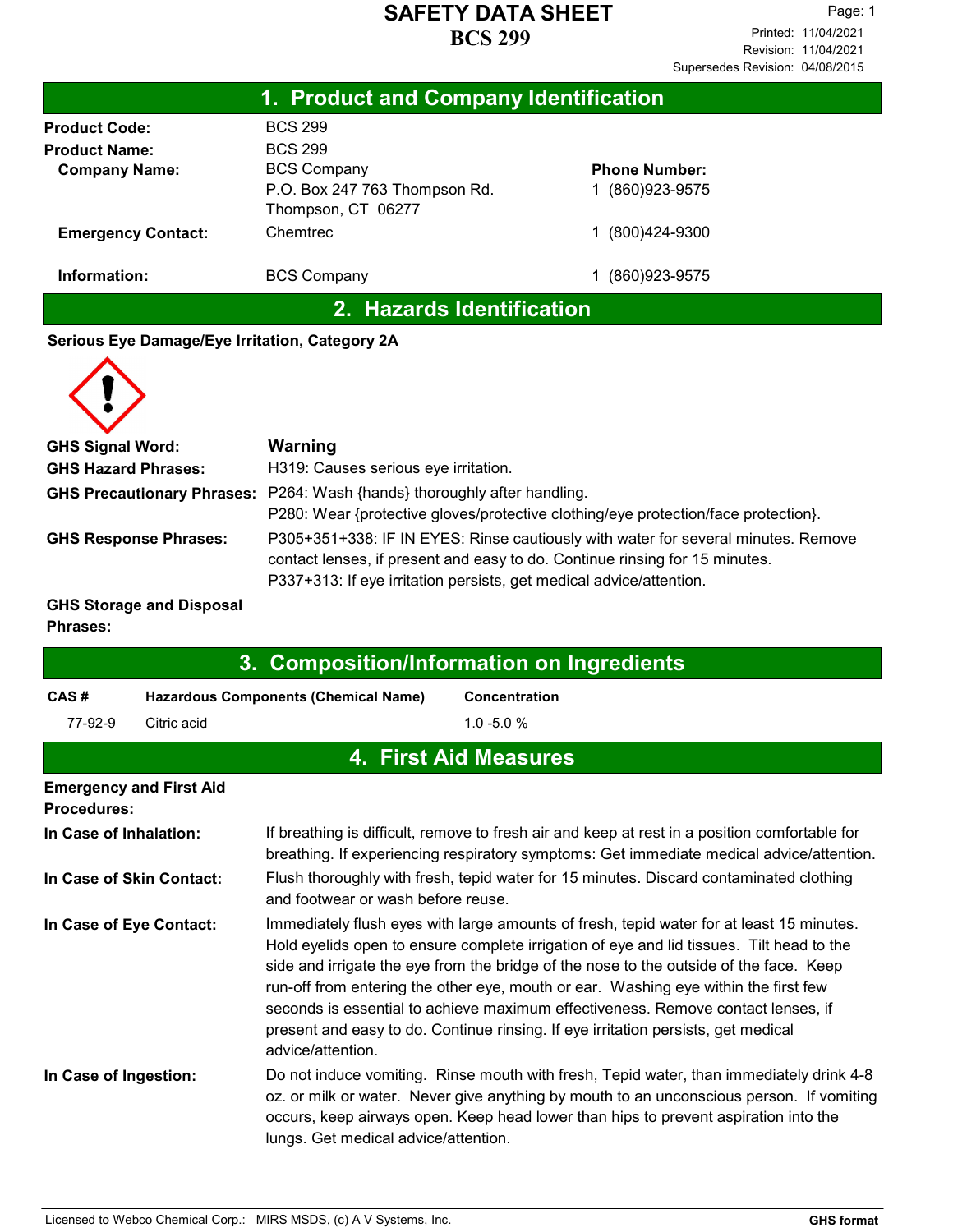| <b>5. Fire Fighting Measures</b>                                                                  |                                                                                                                                                 |                                                                                              |  |  |  |
|---------------------------------------------------------------------------------------------------|-------------------------------------------------------------------------------------------------------------------------------------------------|----------------------------------------------------------------------------------------------|--|--|--|
| Flash Pt:                                                                                         |                                                                                                                                                 |                                                                                              |  |  |  |
| <b>Explosive Limits:</b>                                                                          | LEL:                                                                                                                                            | UEL:                                                                                         |  |  |  |
| <b>Autoignition Pt:</b>                                                                           |                                                                                                                                                 |                                                                                              |  |  |  |
| Suitable Extinguishing Media: Dry chemical, CO2, sand, earth, water spray or regular foam.        |                                                                                                                                                 |                                                                                              |  |  |  |
| <b>Fire Fighting Instructions:</b>                                                                | As in any fire, wear a self-contained breathing apparatus in pressure-demand,<br>MSHA/NIOSH (approved or equivalent), and full protective gear. |                                                                                              |  |  |  |
| <b>Flammable Properties and</b><br>Hazards:                                                       |                                                                                                                                                 |                                                                                              |  |  |  |
| <b>Hazardous Combustion</b>                                                                       |                                                                                                                                                 |                                                                                              |  |  |  |
| <b>Products:</b>                                                                                  |                                                                                                                                                 |                                                                                              |  |  |  |
| 6. Accidental Release Measures                                                                    |                                                                                                                                                 |                                                                                              |  |  |  |
| <b>Protective Precautions,</b><br><b>Protective Equipment and</b><br><b>Emergency Procedures:</b> |                                                                                                                                                 | Rubber or neoprene gloves, Safety glasses, Wear chemical protective clothing.                |  |  |  |
| <b>Steps To Be Taken In Case</b><br><b>Material Is Released Or</b><br>Spilled:                    | applicable regulations.                                                                                                                         | Absorb spill with inert material (e.g. dry sand or earth), and dispose of in accordance with |  |  |  |
| 7. Handling and Storage                                                                           |                                                                                                                                                 |                                                                                              |  |  |  |
| <b>Precautions To Be Taken in</b><br>Handling:                                                    | For industrial or institutional use only.                                                                                                       |                                                                                              |  |  |  |

**Precautions To Be Taken in** Keep from freezing. **Storing:**

| 8. Exposure Controls/Personal Protection           |                              |                                    |                                                                                 |                               |                     |
|----------------------------------------------------|------------------------------|------------------------------------|---------------------------------------------------------------------------------|-------------------------------|---------------------|
| CAS#                                               | <b>Partial Chemical Name</b> |                                    | <b>OSHA TWA</b>                                                                 | <b>ACGIH TWA</b>              | <b>Other Limits</b> |
| 77-92-9                                            | Citric acid                  |                                    | PEL: 1 mg/m3                                                                    | TLV: 1 mg/m3<br>STEL: 2 mg/m3 |                     |
| <b>Respiratory Equipment</b><br>(Specify Type):    |                              |                                    | A respirator is not needed under normal and intended conditions of product use. |                               |                     |
| <b>Eye Protection:</b>                             |                              | Safety glasses                     |                                                                                 |                               |                     |
| <b>Protective Gloves:</b>                          |                              | Rubber or neoprene gloves          |                                                                                 |                               |                     |
| <b>Other Protective Clothing:</b>                  |                              | Wear chemical protective clothing. |                                                                                 |                               |                     |
| <b>Engineering Controls</b><br>(Ventilation etc.): |                              |                                    |                                                                                 |                               |                     |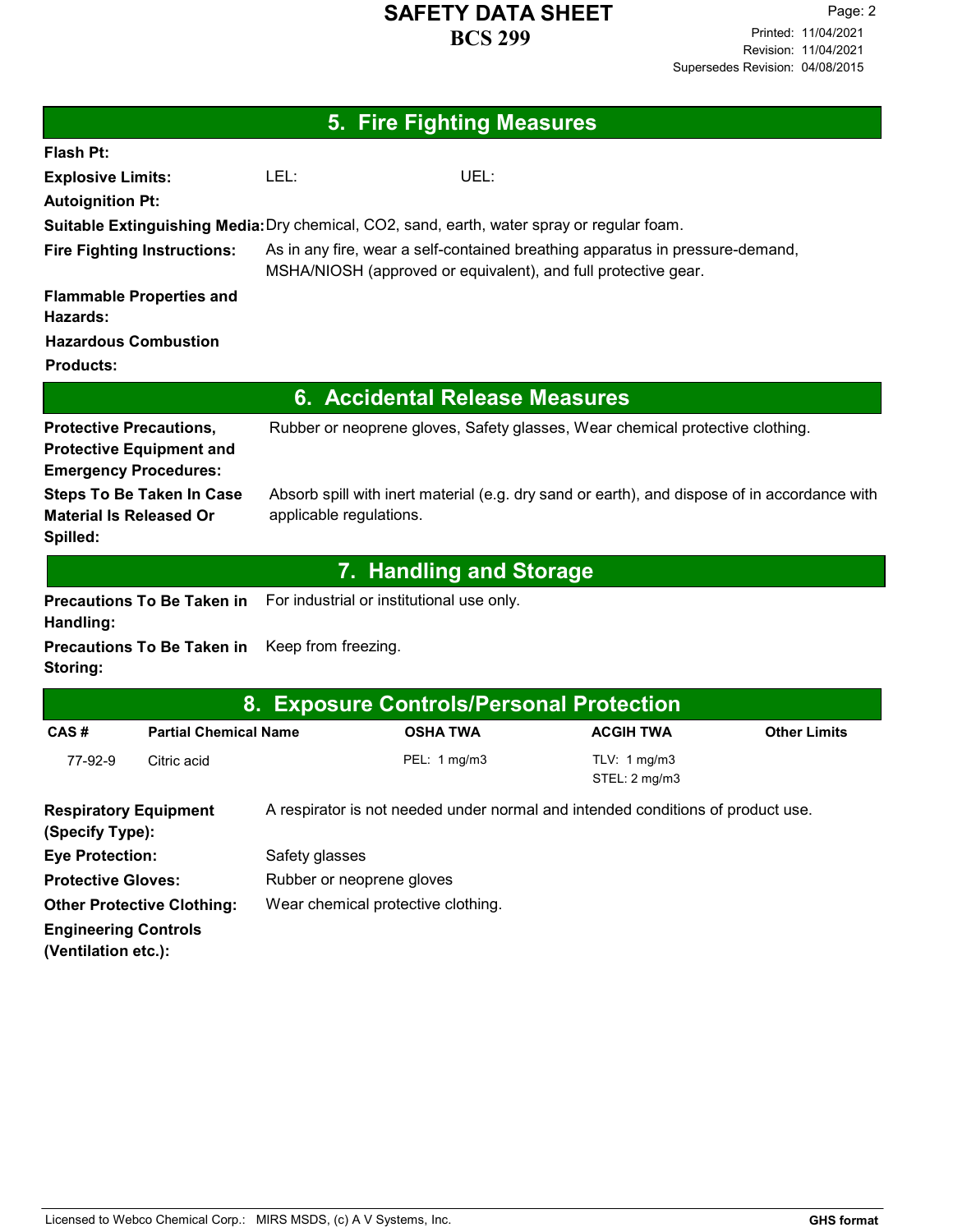|                                                             | 9. Physical and Chemical Properties                                                                                                                                                        |
|-------------------------------------------------------------|--------------------------------------------------------------------------------------------------------------------------------------------------------------------------------------------|
| <b>Physical States:</b><br><b>Appearance and Odor:</b>      | [X] Liquid<br>[ ] Solid<br>[ ] Gas<br>Appearance: Red Liquid<br>Odor: No appearent odor.                                                                                                   |
| pH:                                                         | $4.5 - 4.8$                                                                                                                                                                                |
| <b>Melting Point:</b>                                       |                                                                                                                                                                                            |
| <b>Boiling Point:</b>                                       |                                                                                                                                                                                            |
| <b>Flash Pt:</b>                                            |                                                                                                                                                                                            |
| <b>Evaporation Rate:</b>                                    |                                                                                                                                                                                            |
| Flammability (solid, gas):                                  |                                                                                                                                                                                            |
| <b>Explosive Limits:</b>                                    | UEL:<br>LEL:                                                                                                                                                                               |
| Vapor Pressure (vs. Air or<br>$mm Hg$ :                     |                                                                                                                                                                                            |
| Vapor Density (vs. Air = 1):                                |                                                                                                                                                                                            |
| Specific Gravity (Water = 1):                               |                                                                                                                                                                                            |
| <b>Solubility in Water:</b>                                 | 100                                                                                                                                                                                        |
| <b>Octanol/Water Partition</b><br><b>Coefficient:</b>       |                                                                                                                                                                                            |
| <b>Autoignition Pt:</b>                                     |                                                                                                                                                                                            |
| <b>Decomposition Temperature:</b>                           |                                                                                                                                                                                            |
| <b>Viscosity:</b>                                           |                                                                                                                                                                                            |
|                                                             |                                                                                                                                                                                            |
|                                                             | <b>10. Stability and Reactivity</b>                                                                                                                                                        |
| Stability:                                                  | Unstable [ ]<br>Stable [X]                                                                                                                                                                 |
| <b>Conditions To Avoid -</b><br>Instability:                | Avoid handling conditions which may allow for leaks and spills of this material. Do not<br>permit personnel to handle this product without proper training and/or protective<br>equipment. |
|                                                             | Incompatibility - Materials To Avoid contact with alkalis and chlorine products. Avoid contact with materials such as                                                                      |
| Avoid:                                                      | alumimum, tin, zinc, and alloys containing these materials                                                                                                                                 |
| <b>Hazardous Decomposition or</b><br><b>Byproducts:</b>     |                                                                                                                                                                                            |
| <b>Possibility of Hazardous</b><br><b>Reactions:</b>        | Will not occur [X]<br>Will occur [ ]                                                                                                                                                       |
| <b>Conditions To Avoid -</b><br><b>Hazardous Reactions:</b> |                                                                                                                                                                                            |